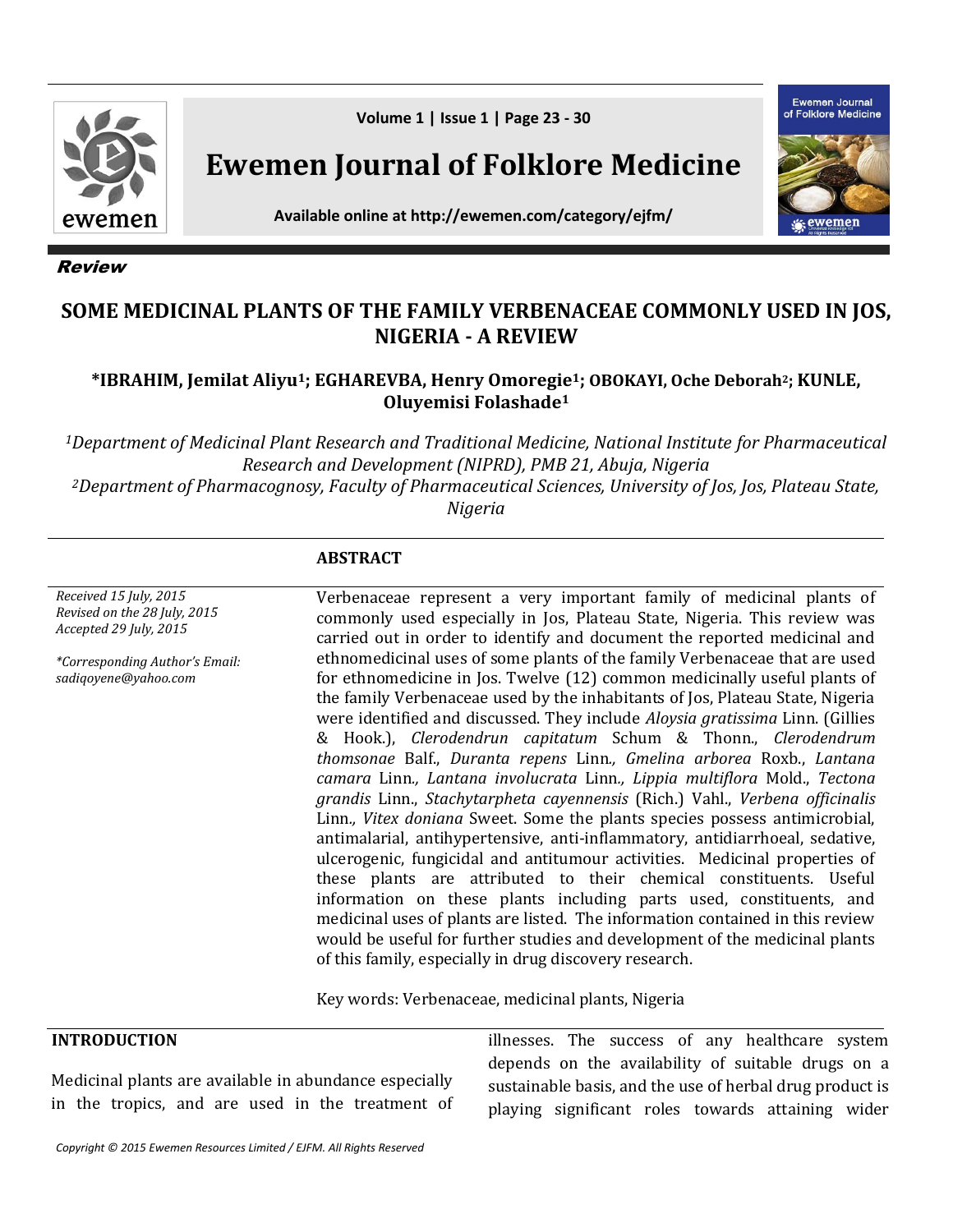coverage and better access to healthcare in developing countries (Rahman *et al.,* 2008). Verbenaceae species are economic plants and may be grown as ornamentals. They are also popular in traditional medicine thus the need for their study and conservation (Gill, 1988.). Those with medicinally useful properties belong mainly to genera like *Aloysia, Clerodendrum*, *Duranta, Gmelina, Lantana, Lippia, Premna, Stachytapheta, Tectona, Verbena, Vitex,* etc. Members of these genera exist as herbs, climbers, shrubs and trees producing many diterpenes, iridoids and flavonoids (Wiart, 2006). Plants of the family Verbenaceae have been used traditionally as tonic, anticonvulsant and sedative. It has been reported in the treatment of diabetes, cold and dysentery, among other uses (Akanmu *et al.*, 2005).

Herbal medicines have provided one of the early therapeutic agents before the advent of modern scientific medicine and as a result they have been incorporated into modern (orthodox) medicinal practice in many parts of the world (Egharevba *et al.*, 2015). Plants of the family Verbanaceae are widely used in northern and central parts of Nigeria including Plateau State for the treatment of various ailments and diseases. The leaves, stem, bark, fruits, seeds and roots of these plants are used depending on where the activity resides. It is generally necessary for plants growing in a given locality or geographical area to be identified and preserved especially for taxonomic researches (Kunle *et al.,* 2013).

## **Verbenaceae Family**

Verbenaceae, commonly known as verbena or vervain, is a family of tropical and subtropical flowering plants with few temperate species. The family currently comprises about 41 genera and 950 species of trees, lianas, shrubs and herbs (Mabberley, 1997). The principal genera are *Lantana* L. (approx. 150 species), *Lippia* L. (approx. 200species) and *Verbena* L. (approx. 200spcies). The genera *Clerodendrum, Karomia*, *Premna* and *Vitex* have recently been moved from Verbenaceae to Lamiaceae. (Fernandes, 2005). Some members of the Verbenaceae family are cultivated as ornamentals (Gill 1988), while others are medicinally useful. During the last few decades, there has been

increasing interest in the study of medicinal plants and their traditional uses in different parts of the world. Today, according to the World Health Organization, as many as 80% of the world's population depend on traditional medicine for their primary healthcare needs, and about 85% of the world's population are estimated to depend on traditional medicine for the treatment of various ailments (Egharevba *et al.*, 2015). Studies have shown that plants of the Verbenaceae family have been used in traditional medicine for several years as antimalarials, antipsychotics, anticonvulsants, antidiarrhoeal, antimicrobials, antidiabetic, antioxidants, antiasthmatics, antipyretic, antihypertensives, antiulcer (Akanmu *et al.*, 2005). A vast knowledge of how to use these plants against different ailments may be expected to have accumulated in areas like Nigeria where the use of plants is still of great relevance.

### **Medicinal Plants of Verbenaceae Family**

Medicinal plants are either "wild" or "domesticated" plants species, some of which considered to be harmful to humans, but contain substances that can be used for therapeutic purpose, and are commonly used in treating and preventing specific ailments and diseases (Nwachukwu *et al.*, 2010). The study of medicinal plants is crucial and ethnomedicine has no doubt played a central role in the search for and development of new drugs (Balunas and Kinghorn, 2005). Medicinal plants are so regarded because they are sources of well-known and medically useful secondary products. Generally, drug plants are unique in containing compounds that are end–products of long biosynthetic pathways and are usually not needed in metabolic processes of the plant. Davis and Heywood (1963) reported that these compounds, called secondary metabolites, include alkaloids, glycosides, essential oils and other organic constituents. They are usually produced in different parts of the plant like the roots, leaves, fruits and seeds (Ankanna *et al.,* 2012; Kochhar, 1981). Knowledge about these medicinally active constituents makes their application in therapy possible as contained in the various pharmacopoeias. Some important medicinal plants of Verbenaceae family used in Nigeria and their medicinal properties are listed in the Table 1.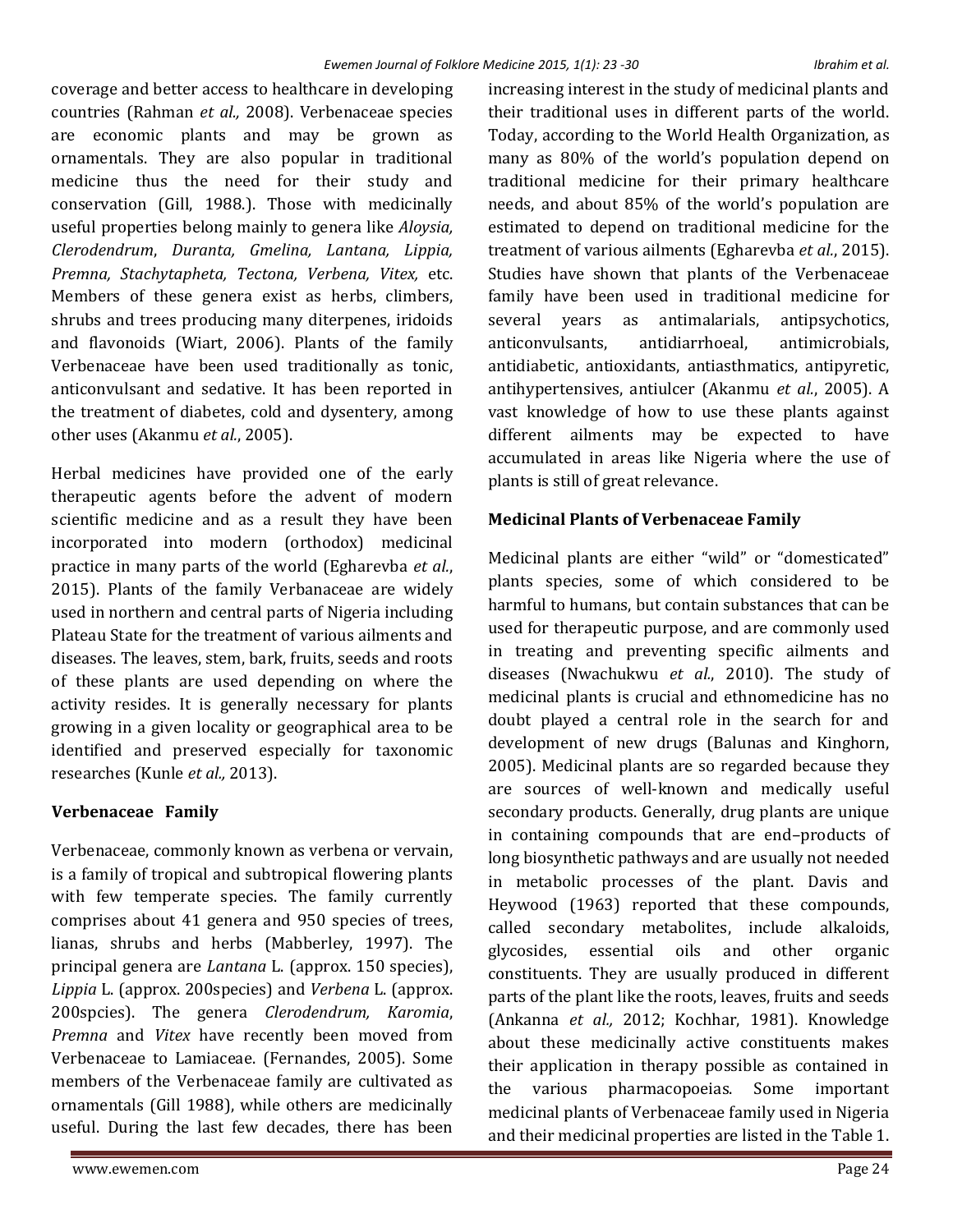| Plant                                       | <b>Ethnomedicinal uses</b>                                                                                                                                                                                                    | <b>Plant parts</b><br>used | <b>Chemical constituents</b>                                                                                                                                                                                                                                                                                                                                                                                                                                                                                                                         | <b>Investigated Biological</b><br><b>Activities</b>                                                                                                                            | <b>References</b>                                                               |
|---------------------------------------------|-------------------------------------------------------------------------------------------------------------------------------------------------------------------------------------------------------------------------------|----------------------------|------------------------------------------------------------------------------------------------------------------------------------------------------------------------------------------------------------------------------------------------------------------------------------------------------------------------------------------------------------------------------------------------------------------------------------------------------------------------------------------------------------------------------------------------------|--------------------------------------------------------------------------------------------------------------------------------------------------------------------------------|---------------------------------------------------------------------------------|
| Aloysia gratissima<br>(Gillies & Hook.)     | Antimicrobial, Antioxidant,                                                                                                                                                                                                   | Leaves                     | Essential oil rich in 1,8-cineole (13.7%),<br>germacrene (13.4%), β-cryophyllene (12.7), β-<br>pinene (11.7%).<br>Ferulic acid, trans-cinnamic acid and p-coumaric<br>acid, trans-b-carotene and lutein                                                                                                                                                                                                                                                                                                                                              | Antimicrobial, antibacterial,<br>antifungi, anti-depressant,<br>neuro-protective, anti-<br>proliferative activities.                                                           | Santos et al., 2015<br>Bersan et al., 2014<br>Zeni et al., 2013<br>Hister, 2009 |
| Clerodendrun<br>capitatum Schum &<br>Thonn. | Brain disorder, malaria,<br>tuberculosis, epilepsy, fever,<br>asthma, cough, ulcer, snake<br>bite, hernia, bronchitis, wound<br>healing, oedema, tumour                                                                       | Roots,<br>leaves,<br>seeds | alkaloid, tannins, saponins, flavones saponins,<br>triterpenes, sesquiterpenes, anthraquinone, iridoid<br>glycosides, lupeol clerodendrin, phytosterols, ferulic<br>acid, arabinose, ,                                                                                                                                                                                                                                                                                                                                                               | Brain disorder,<br>Genus known to possess<br>anti-inflammatory,<br>antidiabetic, antimalarial,<br>antiviral, antihypertensive,<br>hypolipidemic and<br>antioxidant activities. | 2013<br>Ngo,<br>Shrivastava<br>and<br>Patel, 2007a                              |
| Clerodendrum<br>thomsonae Balf.             | Inflammation, malignant<br>tumor, epilepsy, gonorrhea,<br>mental illness, constipation,<br>infantile hyperthermia,<br>oedema, expectorant, asthma,<br>pyretic, cataract, malaria, and<br>diseases of blood, skin and<br>lung. |                            | Melittoside, aucubin, 8-O-acetylharpagide,<br>reptoside, ajugoside, $\alpha$ -amyrin, $\beta$ -amyrin, caryoptin,<br>3-epicaryoptin, 16-hydroxy epicaryoptin,<br>clerodendrin A, B and C, clerodin, clerodermic acid,<br>cleroinermin, friedelin, gramisterol, iridoids<br>(inerminoside A, B, C and D, melittaside,<br>ugandoside, obtusifoliol, oleanolic acid, royleanone,<br>dehydroroyleanone, sammangaoside A, and B,<br>uncinatone, Mi-saponins-A, friedelanone, lupeol,<br>betulinic acid, royleanone and dehydroroyleanone,<br>and botulin. | Antidiabetic, antimalarial,<br>antiviral, antihypertensive,<br>hypolipidemic and<br>antioxidant activities.                                                                    | Lammel<br>and<br>Rimpler,<br>1981<br>Shrivastava<br>and<br>Patel, 2007a,b       |
| Duranta repens Linn.                        | Insecticidal, pain, diabetics,<br>vermifuge, antimalaria,<br>stimulant, diuretic, abscesses,<br>febrifuge, antioxidant, antiviral                                                                                             | Fruits,<br>leaves          | Durantanin IV and (V), oleanolic acid, $3 - [(0-\beta-4C_1-\alpha)$<br>glucuronopyranosyl)-oxylolean-12-en-28-oic acid<br>0-β-D-4C1-glucopyranosyl ester, campenoside I,<br>cistanoside E, E/Z acteoside, acacetin, diosmetin,<br>apigenin, luteolin and quercetin, , cleomisconsin A,<br>hardwickiic acid, oleic acid, acetosides, (-)-3,13-                                                                                                                                                                                                        | Antimalarial, thrombin<br>inhibitory, antioxidant,<br>antiviral, insecticidal,<br>larvicidal activities.                                                                       | Ahmed et al., 2009<br>Nikkon et al., 2009<br>Iqbal et al., 2004                 |

## **Table 1: Some medicinal plants of the family Verbenaceae commonly used by Jos settlers**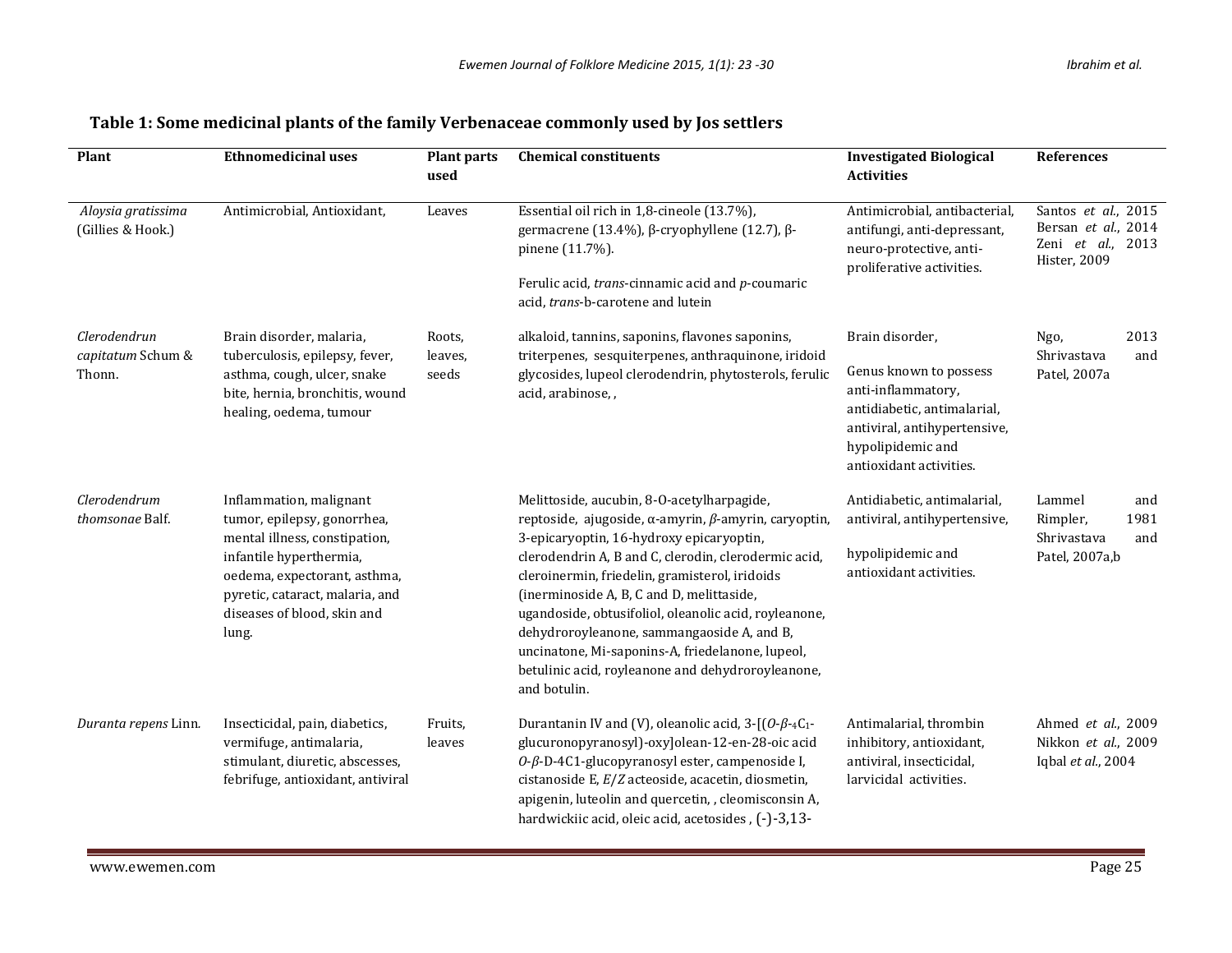clerodadien-16,15-olid-18-oic acid, (-)-6β hydroxy-5β,8β,9β,10α-cleroda-3,13-dien-16,15-olid-18-oic acid

#### Alkaloids

| Gmelina arborea<br>Roxb. | Antihelmintic, piles,<br>hallucination, fevers<br>gastrointestinal disturbances,<br>wounds, leprosy, anaemia,<br>ulcers; headache,<br>hypertension, diarrhea,<br>appetite stimulant, gout,<br>snakebite, scorpion sting,<br>cardiotonic, laxative, diabetes,<br>aphrodisiac, fungal infections. | Root, bark,<br>fruits,<br>flowers,<br>leaves.         | Alkaloids, flavonoids, saponins, steroids, glycosides<br>Arboreol, isoarboreol, luteolin, gummadiol, methyl<br>arboreol, gmelanone, arborone, 7-oxo-<br>dihydrogmelinol, premnazol, melinol, , Llignans.<br>Essential oil rich in (Z)-3-hexanol (17.9%) and 1-<br>octen-3-ol (8.6%)                                                                                                                                                                                                                                                                                                                                               | Antipyretic, analgesic,<br>immunomodulatory.<br>antidiabetic.<br>cardioprotective, diuretic,<br>antimicrobial, anthelmintic,<br>anti-hyperlipidemic,<br>antioxidant activity                                                                                                                                                                 | Kaswala et al., 2012<br>Moronkola et al.,<br>2012<br>Munira et al., 2013                  |
|--------------------------|-------------------------------------------------------------------------------------------------------------------------------------------------------------------------------------------------------------------------------------------------------------------------------------------------|-------------------------------------------------------|-----------------------------------------------------------------------------------------------------------------------------------------------------------------------------------------------------------------------------------------------------------------------------------------------------------------------------------------------------------------------------------------------------------------------------------------------------------------------------------------------------------------------------------------------------------------------------------------------------------------------------------|----------------------------------------------------------------------------------------------------------------------------------------------------------------------------------------------------------------------------------------------------------------------------------------------------------------------------------------------|-------------------------------------------------------------------------------------------|
| Lantana camara<br>Linn.  | Yellow fever, mental illness,<br>headache, malaria fever,<br>constipation, diaphoretic,<br>febrifuge, hypertension,<br>asthma, tetanus, skin itches,<br>leprosy, chickenpox, ulcer,<br>measles, swelling, bilious<br>fever, rheumatism, emesis<br>jaundice, dysentery,<br>tuberculosis, tumour  | Leaves,<br>fruits,<br>Flowers.<br>Roots, Stem<br>bark | Lantanoside, lantanone, lancomaric acid, lantadene<br>A, B, C, D, betulonic acid, betulinic acid,<br>$22\beta$ -acetoxylantic acid, $22\beta$ -<br>dimethylacryloyloxylantanolic acid, $22\beta$ -<br>angeloyloxy-3β-hydroxyolean-12-en-28-oic acid,<br>22β-dimethylacryloyloxy-3β-hydroxyolean-12-en-<br>28-oic acid, 22β-hydroxyoleanonic acid<br>Essential oil rich in $\beta$ -caryophyllene (27.0%), $\alpha$ -<br>humulene (11.8%), sabinene (9.7%),<br>bicyclogermacrene $(8.1\%)$ and davanone $(4.7\%)$<br>Essential oil rich in bicyclogermacrene (26.1%), $\beta$ -<br>caryophyllene (24.4%), germacrene D (19.2%) and | Antibacterial, anticancer,<br>antiproliferative, hemolitic,<br>antioxidant, antifungi,<br>antihyperglycemic, anti-<br>inflammatory, anti-<br>mutagenic, antiulcerogenic,<br>antimotility, antiurolithiatic,<br>Mosquito larvicidal,<br>antifilarial, anti-fertility,<br>insecticidal, fungicidal,<br>nematocidal, antiseptic,<br>activities. | Anil and Ranjan,<br>2011<br>Sausa et al., 2012<br>Reddy, 2013<br>Sausa and Costa,<br>2012 |

valecene (12.0%).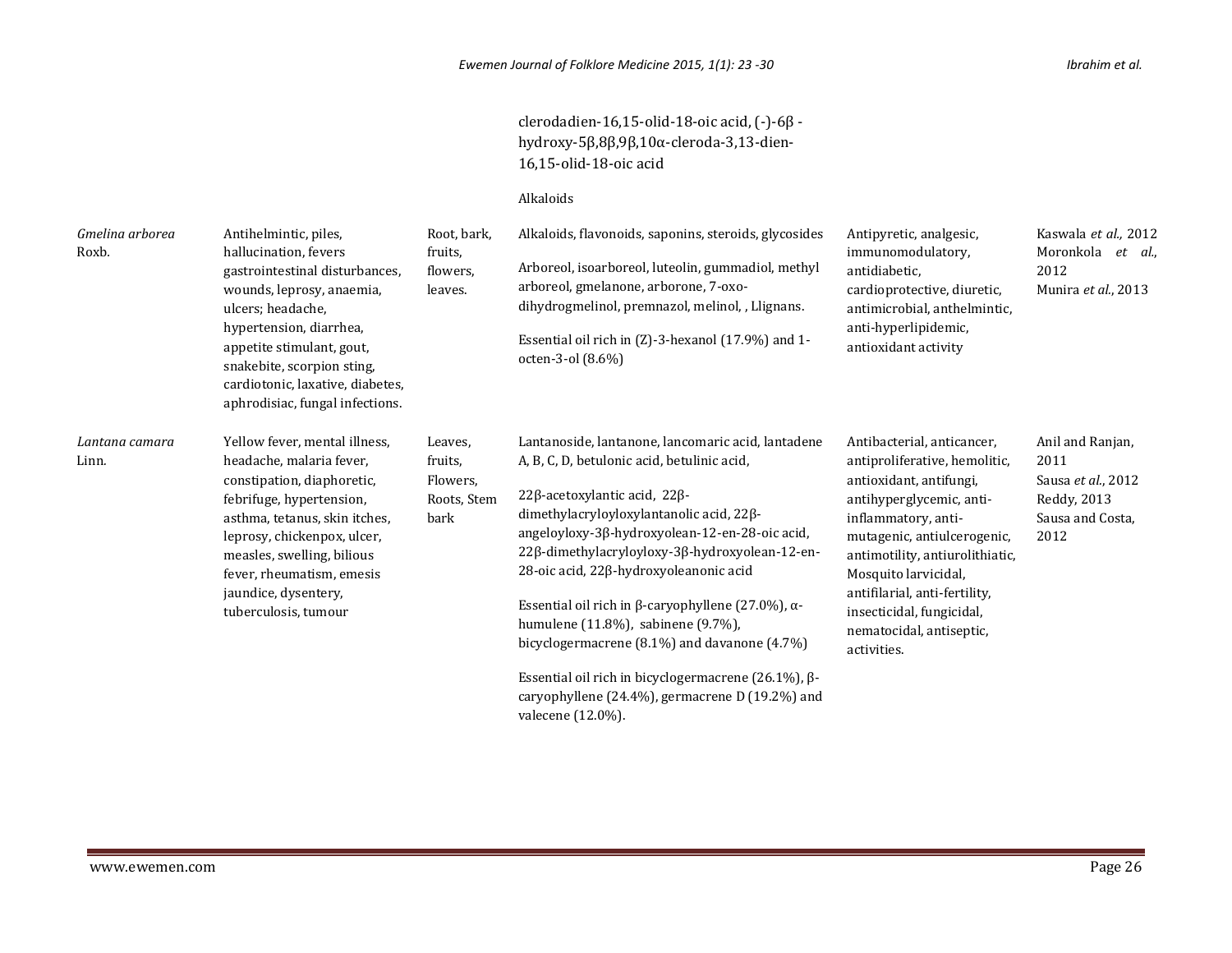| Lantana involucrata<br>Linn. | Colic, vomit, cough, fever,<br>congestion, sedative, heat<br>rashes, mild insect bites.                                                                                                                                                                                                                                                          |           | isopropenylfurano-β-naphthoquinones, isoprenyl-<br>$\alpha$ -naphthoquinone, lantalucratins A, B, C, D, E, F.<br>Essential oil rich in citronellol, geraniol,<br>isopiperitenol, γ-ionone, piperitone.                                                                                                                                                                                                                                                                                                                                                                                                                                                                                                                                                                                                                                                                                                                                              | Antibacterial, antitumor                                                                                                                                                                                                                                  | Kalam et al., 2014<br>Sausa and Costa,<br>2012<br>Hussain et al., 2011 |
|------------------------------|--------------------------------------------------------------------------------------------------------------------------------------------------------------------------------------------------------------------------------------------------------------------------------------------------------------------------------------------------|-----------|-----------------------------------------------------------------------------------------------------------------------------------------------------------------------------------------------------------------------------------------------------------------------------------------------------------------------------------------------------------------------------------------------------------------------------------------------------------------------------------------------------------------------------------------------------------------------------------------------------------------------------------------------------------------------------------------------------------------------------------------------------------------------------------------------------------------------------------------------------------------------------------------------------------------------------------------------------|-----------------------------------------------------------------------------------------------------------------------------------------------------------------------------------------------------------------------------------------------------------|------------------------------------------------------------------------|
| Lippia multiflora<br>Mold.   | Respiratory and<br>gastrointestinal disorders,<br>bronchial inflammation,<br>malaria fever, conjunctivitis,<br>fatigue-relieving, diuretic,<br>mouth disinfectant.<br>hypertension, veneral<br>diseases, laxative, ear-troubles,<br>rhino-pharyngeal, eye-<br>troubles.                                                                          | Leaves    | Lignins, cellulose, tannins, starch, oxalates,<br>flavonoids, saponin glycosides, peptides, caffeine,<br>terpenes and alkaloids,<br>Essential oils chemotype include linalool(29%) and<br>germacrene D (28%) rich oil, 1,8-cineole (43-47%)<br>and sabinene (12-15%) rich oil, high farnesol<br>(camphoraceous) rich oil, high sesquiterpenes (45-<br>70%) rich oil and high monoterpenes rich oil ( $\rho$ -<br>cymene 14-19%, thymol 30-40%, thymol acetate<br>14-17%)                                                                                                                                                                                                                                                                                                                                                                                                                                                                            | Analgesic, antipyretic,<br>pediculocidal, scabicidal,<br>antimicrobial, antioxidant<br>and radical scavenging,<br>hypotensive, antimalarial                                                                                                               | Kunle<br>and<br>Egharevba, 2012                                        |
| Tectona grandis Linn.        | Dyspepsia, sore throat,<br>menstrual disorder,<br>hemorrhage, bilious<br>headaches, vermifuge, acute<br>dermatitis, bronchitis,<br>expectorant, anti-<br>inflammatory, hyperacidity,<br>diabetes, leprosy, astringent,<br>and helmintiasis, haemoptysis,<br>diuretic, skin itches, bronchitis,<br>urinary discharges, scabies,<br>antihelmintic, | All parts | Acetovanillone, E-isofuraldehyde, evofolin A, 3-<br>hydroxy-1-(4-hydroxy-3,5-<br>dimethoxyphenyl)propan-1-one, syringaresinol,<br>medioresinol, 1-hydroxypinoresinol, lariciresinol,<br>balaphonin, zhebeiresinol, Tectonoelin A or (7Z)-<br>9'nor-3',4,4'-trihydroxy-3-methoxylign-7-ene-9,7'-<br>lactone, Tectonoelin B or (7Z)-9'nor-3',4,4'-<br>trihydroxy-3,5-dimethoxylign-7-ene-9,7'-lactone,<br>tectoionols A, tectoionols B, gallic acid, ellagic acid,<br>rutin, quercitin<br>9,10-dimethoxy-2-methyl anthra-1,4- quinone,<br>tectoquinone, lapachol, dehydro-a-lapachone,<br>tecomaquinone I, squalene, polylsoprene, betulinic<br>acid, β-sitosterol-β-D-[4'-linolenyl-6'-(tridecan-4"'-<br>one-1"'-oxy)] glucuranopyranoside, 7'-hydroxy-n-<br>octacosanoyl n-decanoate, 20'-hydroxy eicosanyl<br>linolenate and 18'-hydroxy n-hexacosanyl n-<br>decanoate, n-docosane, lup-20(29)-en-3β-ol,<br>stigmast-5-en-3-0-β-D-glucopyranoside, | Antioxidant, anti-<br>inflammatory, analgesic,<br>allelopathic, antimicrobial,<br>cytotoxic, anti-haemolytic<br>anaemia, adverse cutaneous<br>reaction, hair growth,<br>hypoglycemic, antifungi,<br>anthelmintic, diuretic, anti-<br>ulcer, wound healing | Ramesh<br>and<br>Mahalakshmi, 2014                                     |

m.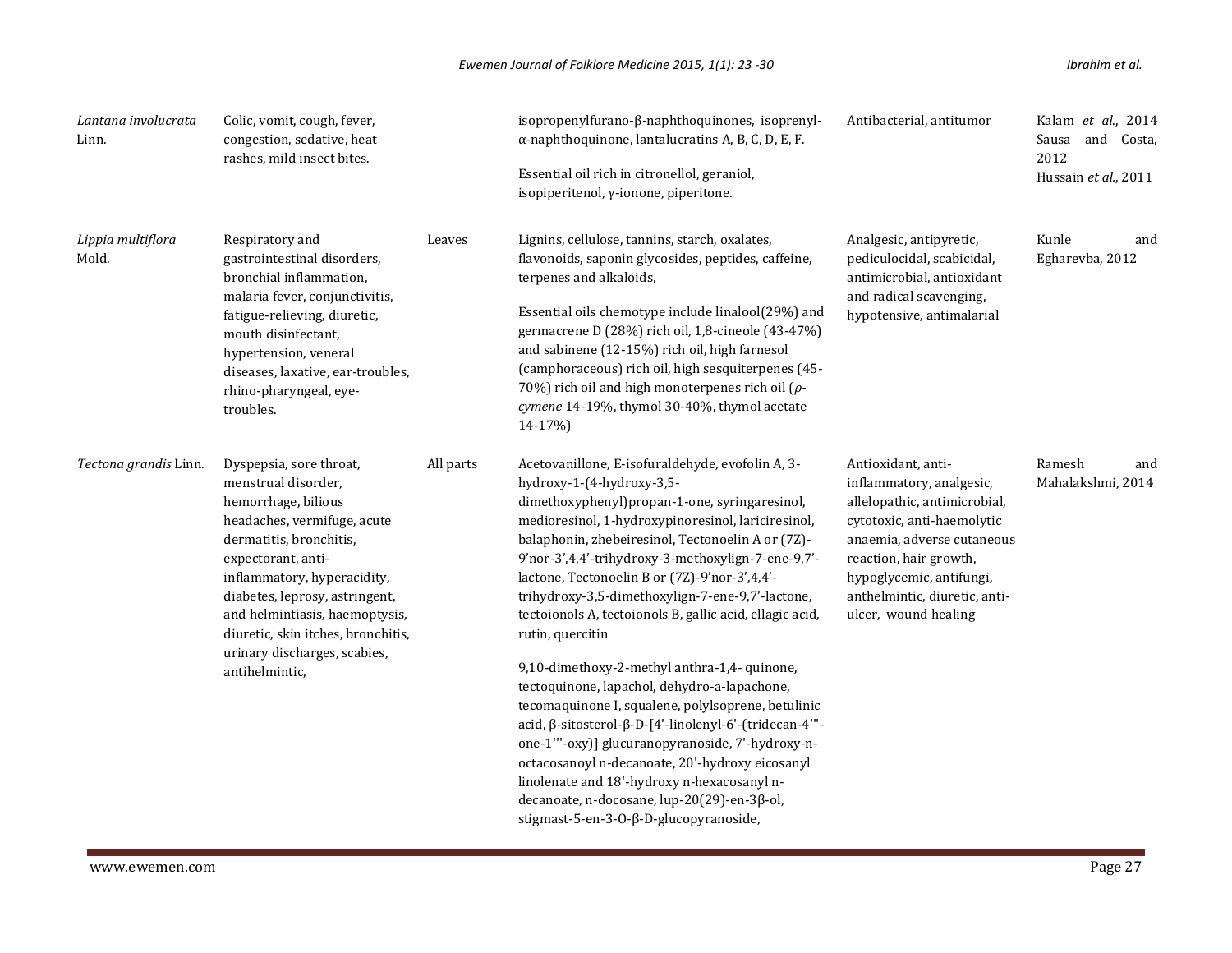#### naphthotectone and anthratectone.

Resin, phosphoric acid, oleoresin, tannin

| Stachytarpheta<br>cayennensis (Rich.)<br>Vahl. | Chronic liver disease, diarrhea,<br>inflammation, sedative,<br>hypertension, stomachic,<br>varicose ulcers, fever, renal<br>disorders, diabetes.                                                                                                                                                                                                                                                |                        | Verbascoside, isoverbascoside, martynoside,<br>betulinic acid, phenolics, alkaloids                                                                                               | Antioxidant, antimicrobial<br>anti-inflammatory,<br>antinociceptive,<br>gastroprotective,<br>leishmanicidal, anti-<br>ulcerogenic, antimalarial<br>activities. | De Souza<br>et al.,<br>2010<br>Okokon et al., 2008<br>Edeoga et al., 2005                                                               |
|------------------------------------------------|-------------------------------------------------------------------------------------------------------------------------------------------------------------------------------------------------------------------------------------------------------------------------------------------------------------------------------------------------------------------------------------------------|------------------------|-----------------------------------------------------------------------------------------------------------------------------------------------------------------------------------|----------------------------------------------------------------------------------------------------------------------------------------------------------------|-----------------------------------------------------------------------------------------------------------------------------------------|
| Verbena officinalis<br>Linn.                   | Hemorrhoids, malaria fever,<br>diarrhea, pain, diabetics,<br>antioxidant, ulcer, diaphoretic,<br>gonorrhea, antidepressant,<br>anticonvulsant, jaundice,<br>antifungal, antibacterial,<br>antioxidant, analgesic, anti-<br>rheumatic and nerve growth<br>factor-potentiating activities                                                                                                         | Aerial part            | Proteins, tannins, caffeoyl derivatives, verbascoside,<br>ursolic acid, lupeol, 3α, 24-dihydroxy-urs-12-en-<br>28-oic acid, apigenin and luteolin<br>Essential oil rich in citral | Antioxidant, apoptosis in<br>leukemia                                                                                                                          | 2010<br>Antal,<br>De Martino<br>et al.,<br>2011<br>Verma and Siddiqui,<br>2011<br>Attard and Pacioni,<br>2012<br>El Babili et al., 2013 |
| Vitex doniana Sweet.                           | Toothache, mouth sore,<br>diarrhea, headache, backaches,<br>febrifuge, inflammations,<br>venomous bites, wounds,<br>infertility, anaemia, jaundice,<br>leprosy, dysentery, gonorrhea,<br>eye troubles, stiffness, measles,<br>rash, chickenpox, hemiplegia,<br>galactagogue, anodyne,<br>ancylostomiasis, rachitis, liver<br>disease, kidney troubles, A and<br>B avitaminosis, sexual passion. | Fruit,<br>leaves, bark | Flavonoids, tannins, saponins, resin, anthraquinone,<br>balsam, alkaloids, sterols, ascorbic acid, sugars,<br>protein                                                             | Antimicrobial, Anesthetic,<br>Analgesia, muscle relaxant                                                                                                       | Egharevba<br>et al.,<br>2010<br>Tijani et al., 2012<br>Osuagwu and Eme,<br>2013                                                         |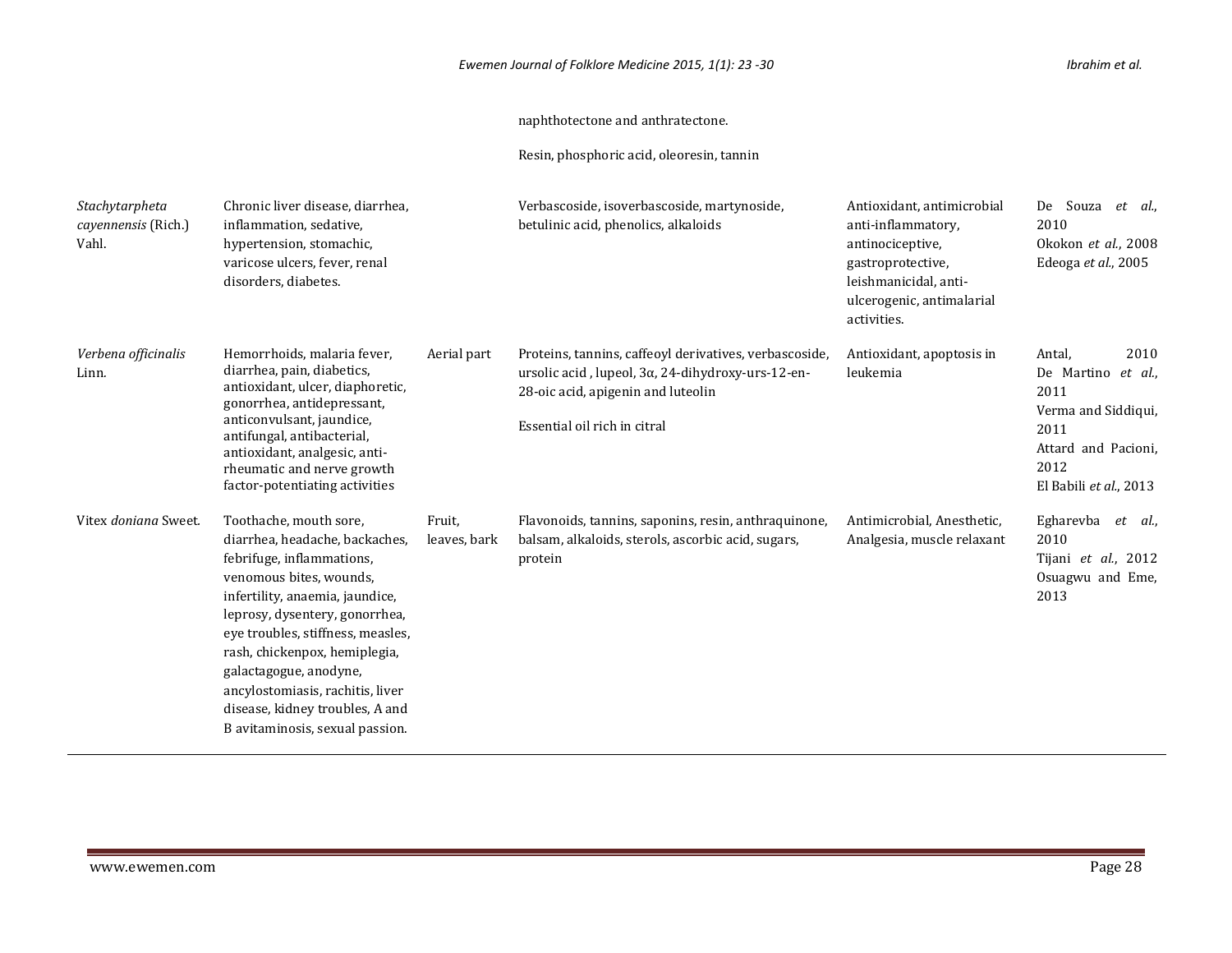#### **DISCUSSION**

Verbenaceae family appears as a very important plant family for Jos settlers and neighboring communities as members of the family are involved in the management of virtually all ailments in the community. Almost all the plant parts are used as medicine for the treatment of various ailments. These diseases/ailments include malaria, hypertension, diarrhea, microbial infections, skin diseases, stress, inflammation, snake and insect bites, ulcer and respiratory disorders. Other uses include woods for timber, construction work, furniture making and fuel, essential oils used in perfumery, leave used as flavouring agent, and flowers as ornamentals. Leaves, roots and stem bark are used in form of decoction or infusion. Others like *Lantana salvifolia*, *Lantana camara* and *Vitex doniana* produce edible fruits while leaves of *L. salvifolia* are used as spice/flavoring. *Lippia multiflora* produces scented flowers and just like *Lantana camara* can yield essential oil from leaves and flowers. The medicinal properties of these plants are attributed to their chemical constituents especially gycosides, alkaloids, flavonoids, terpenoids, steroids, tannins, carbohydrates, etc., (Jigam 2004).

### **CONCLUSION**

The review has x-rayed the chemical constituents and pharmacological properties of plants of the family of Verbenaceae, which are commonly used in Jos, Plateau State, Nigeria, with a view to expose the knowledge gaps for further research and development especially in drug discovery research. Some of these medicinal plants with proven pharmacological activities but without much knowledge in their chemical constituents need to be investigated further to identify the molecule(s) responsible for observed activity.

#### **REFERENCE**

1. Ahmed WS, Mohamed MA, El-Dib RA and Hamed MM (2009). New triterpene saponins from *Duranta repens* Linn. and their cytotoxic activity. *Molecules* 1952-1965.

- **2.** Akanmu MA, Olayiwola G, Ukponmwan OE and Honda K (2005). Acute toxicity and sleep-wake EEG analysis of *Stachtarpheta cayennensis* (Verbenaceae) in rodents. *Afr J Trad CAM* 2 (3): 222-232.
- 3. Anil KS and Ranjan KS (2011). Chemical composition and antibacterial Activity of Essential Oil of *Lantana camara* L. *Middle-East J Sci Res* 8 (3): 599-602.
- 4. Ankanna S, Suhrulatha D and Savithramma N (2012)*.*  Chemotaxonomical Studies of Some Important Monocotyledons**.** *Bot Res Int* 5(4):90-96.
- **5.** Antal DS (2010). Medicinal plants with antioxidant properties from banat region (romania): A rich pool for the discovery of multi-target phytochemicals active in free-radical related disorders. *Analele Universităţii din Oradea - Fascicula Biologie* XVII(1): 14-22.
- 6. Attard E and Pacioni P (2012). The Phytochemical and In Vitro Pharmacological Testing of Medicinal Plants, Bioactive Compounds in Phytomedicine, Prof. Iraj Rasooli (Ed.), ISBN: 978-953-307-805-2, InTech, Available at: http://www.intechopen.com/books/bioactive-compounds-inphytomedicine/the-phytochemical-and-in-vitropharmacological-testing-of-maltese-medicinal-plants. [accessed 09.06.2015].
- 7. Balunas MJ and Kinghorn AD (2005). Drug discovery from medicinal plants. *Life Sci* 78: 431-441.
- 8. Bersan SMF, Galvão LCC, Goes VFF, Sartoratto A, Figueira GM, Rehder VLG, Alencar SM, Duarte RMT, Rosalen PL and Duarte MCT. Action of essential oils from Brazilian native and exotic medicinal species on oral biofilms. *BMC Complement & Altern Med* 14:451-463.
- 9. Davis PH and Heywood VH (1963). Principles of Angiospermic Taxonomy, Oliver and Boyd, Edinburgh-London.
- 10. De Martino L, D'Arena G, Minervini MM, Deaglio S, Sinisi NP, Cascavilla N, De Feo V (2011). Active caspase-3 detection to evaluate apoptosis induced by *Verbena officinalis* essential oil and citral in chronic lymphocytic leukaemia cells. *Braz J Pharmacogn* 21(5): 869-873.
- 11. De Souza PA, Silva CG, Machado BRP, de Lucas NC, Leitão GG, Eleutherio ECA, Ortiz GMD, Benchetrit LC (2010). Evaluation of antimicrobial, antioxidant and phototoxic activities of extracts and isolated compounds from *Stachytarpheta cayennensis* (Rich.) Vahl, Verbenaceae. *Braz. J. Pharmacogn* 20(6): 922-928.
- 12. Edeoga HO, Okwu DE and Mbaebie BO (2005). Phytochemical constituents of some Nigerian medicinal plants. *Afr J Biotechnol* 4(7):685-688.
- 13. Egharevba HO, Ibrahim JA, Kassam CD and Kunle OF (2015). Integrating Traditional Medicine Practice into the Formal Health Care Delivery System in the New Millennium–The Nigerian Approach: A Review*. Int J Life Sci* 4(2):120-128.
- 14. Egharevba HO, Ocheme OE, Ugbabe G, Abdullahi MS, Iliya I, Okhale ES, Kunle OF, Ibrahim J, Ibekwe N, Okwute SK and Okogun JI (2010). Phytochemical Screening and Antimicrobial Studies of Methanol, Ethyl Acetate and Hexane Extracts of *Vitex doniana*, Sweet. (Stem Bark and Leaf). *Nat & Sci,* 8(8):177-185.
- 15. El-Babili F, El Babili M, Souchard JP and Chatelain C (2013). Culinary Decoctions: Spectrophotometric Determination of Various Polyphenols Coupled with their Antioxidant Activities. *Pharm Crop* 4: 15-20.
- 16. Fernandes R (2005). Flora Zambesiaca. Lamiaceae.Vol.8, part 7.
- 17. Gill, L. S. (1988). Taxonomy of flowering plants. Africana. FEB Publishers Limited Bamenda, Cameron, 388pp.
- 18. Schwontkowshi, D. (1993). Herbs of the Amazon Traditional